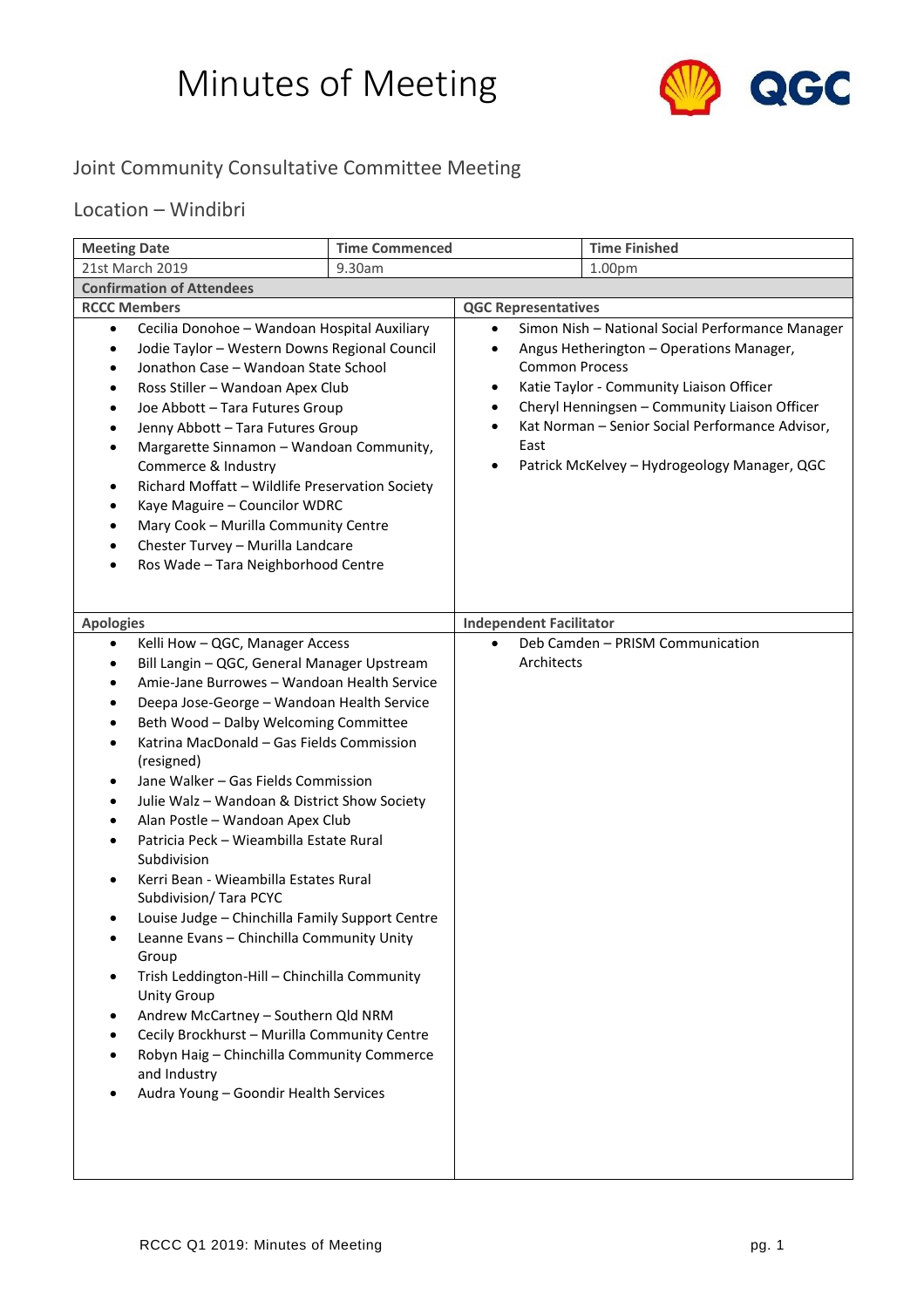|    | Status        | Agenda Item                                 | Discussion                                                                                                                                                                                                         | Responsible                           |
|----|---------------|---------------------------------------------|--------------------------------------------------------------------------------------------------------------------------------------------------------------------------------------------------------------------|---------------------------------------|
| 1. |               | <b>RPAS tour</b>                            | Discussion on RPAS at RPAS site including viewing launch and<br>retrieval of drone                                                                                                                                 | <b>Scott Marriott</b>                 |
| 2. |               | Introduction and<br><b>Meeting Overview</b> | Broad overview of the meeting format and acknowledged the<br>traditional owners of the land, recognising past and present<br>elders.                                                                               | Deb Camden                            |
|    |               |                                             | Deb advised that member feedback would be sought during<br>the session with forms included in their packs. Feedback<br>would be collated and results to be advised at the end of the<br>meeting.                   |                                       |
|    |               |                                             | Deb Camden led roundtable introductions of Community<br>Committee members and QGC representatives.                                                                                                                 |                                       |
| 2. |               | Safety Moment                               | <b>Unsecured Loads</b>                                                                                                                                                                                             | Angus                                 |
|    |               |                                             | Recent incident in Kingsthorpe where a load from a truck<br>landed on a vehicle while travelling.                                                                                                                  | Hetherington                          |
|    |               |                                             | Loose objects can become dangerous inside a vehicle even<br>something small like a tissue box.                                                                                                                     |                                       |
|    |               |                                             | Tip: if you are driving an automatic car and you need to move<br>it to the side of the road there is usually a plastic cover near<br>the shift which will allow you to put vehicle into neutral using<br>your key. |                                       |
|    |               |                                             | Feedback:                                                                                                                                                                                                          |                                       |
|    |               |                                             | Industry vehicles need to consider loading and adjusting<br>lights so that low beam does not affect other vehicles on the<br>road.                                                                                 |                                       |
|    |               |                                             | <b>Response:</b>                                                                                                                                                                                                   |                                       |
|    |               |                                             | QGC is currently changing over their fleet at the moment and<br>strict rules are being applied to set up and configuration to<br>ensure they and consist with vehicle specs including<br>combined vehicle mass.    |                                       |
| 3. |               | Adoption of<br>Minutes                      | Deb Camden asked the committee to formally consider the<br>minutes of the combined Community Consultative<br>Committee Meeting held in December 2018.                                                              | Deb Camden                            |
|    |               |                                             | Combined Community Consultative Committee minutes were<br>adopted by all parties.                                                                                                                                  |                                       |
| 4. |               | <b>Previous Actions</b>                     | Deb Camden, Katie Taylor and Cheryl Henningsen provided<br>an update on the previous action items from the RCCC Q4<br>meeting.                                                                                     | Katie Taylor/<br>Cheryl<br>Henningsen |
|    | <b>CLOSED</b> | <b>ACTION</b>                               | Provide USB with videos from Q4 joint meeting presentation<br>All attendees provided with a USB.                                                                                                                   | Katie Taylor                          |
|    | CLOSED        | <b>ACTION</b>                               | QGC to provide non-technical Ground Water summary at Q2<br>RCCC.<br>included on the agenda for current meeting                                                                                                     | Patrick<br>McKelvey                   |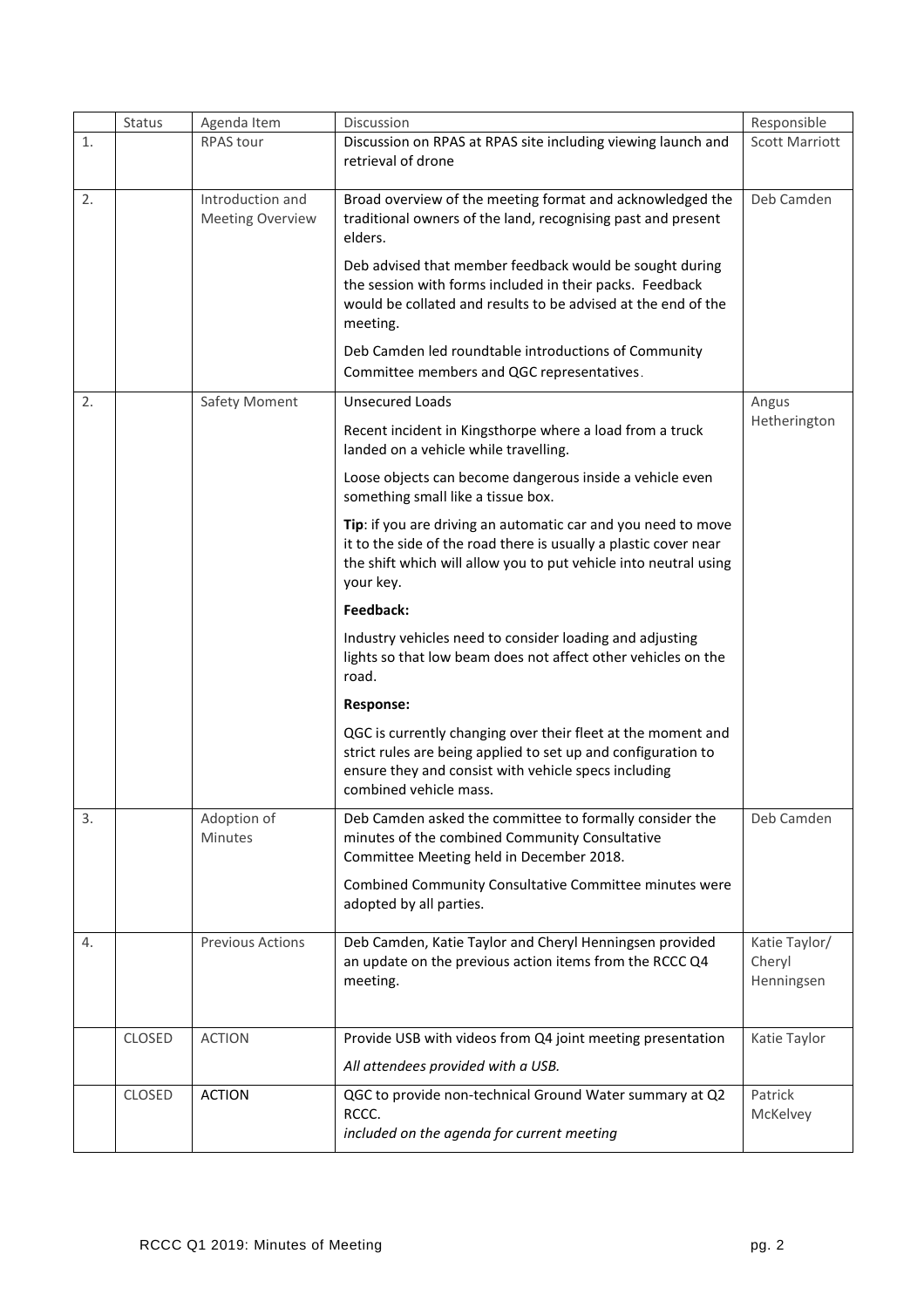|    | <b>OPEN</b>   | <b>ACTION</b>   | QGC to call the first officer of the Rural Fire Brigade to meet to                                                     | Katie Taylor         |
|----|---------------|-----------------|------------------------------------------------------------------------------------------------------------------------|----------------------|
|    |               |                 | discuss process for wild fires.                                                                                        |                      |
|    |               |                 |                                                                                                                        |                      |
|    |               |                 | Security & Emergency Response Team within QGC have been<br>engaged. Next step is to progress with meeting.             |                      |
|    | CLOSED        | <b>ACTION</b>   | Is it possible for Shell Questacon Science Circus to attend the                                                        | Katie Taylor         |
|    |               | (Central/South) | Tara Festival of Culture & Camels in 2019?                                                                             |                      |
|    |               |                 |                                                                                                                        |                      |
|    |               |                 | Confirmed for Tara Festival of Culture & Camels, Chinchilla                                                            |                      |
|    |               |                 | Show & Wandoan Show.                                                                                                   |                      |
|    | <b>CLOSED</b> | <b>ACTION</b>   | 2019 construction maps to be made available to next meeting.                                                           | Katie Taylor         |
|    |               |                 |                                                                                                                        |                      |
|    |               |                 | Maps available at meeting. Maps were displayed at<br>engagement in Wandoan, Miles and Wieambilla on 7-8                |                      |
|    |               |                 | November.                                                                                                              |                      |
|    | <b>CLOSED</b> | <b>ACTION</b>   | Discuss with EconomX filtering options and contractor EOI's.                                                           | Cheryl               |
|    |               |                 | Feedback has been provided to EconomX. EconomX pilot                                                                   | Henningsen           |
|    |               |                 | phase is currently being reviewed. We are checking the                                                                 |                      |
|    |               |                 | market, what was available then to now. Outcomes will be                                                               |                      |
|    |               |                 | advised to all RCCC members.                                                                                           |                      |
|    |               |                 |                                                                                                                        |                      |
|    | <b>OPEN</b>   | <b>ACTION</b>   | Explore options for a Grants funding writer for community                                                              | Cheryl<br>Henningsen |
|    |               |                 | organisations in the Western Downs.                                                                                    |                      |
|    |               |                 | Meetings with Community Centres are underway to discuss                                                                |                      |
|    |               |                 | scope of position with plan to have Grant Writer in place by                                                           |                      |
|    |               |                 | end of May.                                                                                                            |                      |
|    | <b>OPEN</b>   | <b>ACTION</b>   | Receive update from Wandoan<br>Health Auxiliary on                                                                     | Cheryl               |
|    |               |                 | investigation into child care options.                                                                                 | Henningsen           |
|    |               |                 | Wandoan community still investigating options. Cheryl to                                                               |                      |
|    |               |                 | continue to obtain updates.                                                                                            |                      |
|    | CLOSED        | <b>ACTION</b>   | Follow up Murilla Community Centre on 2019 support for                                                                 | Cheryl<br>Henningsen |
|    |               |                 | community newsletter.<br>Application has been submitted and approved to provide                                        |                      |
|    |               |                 | articles for each edition of the Murilla News for 2019.                                                                |                      |
| 5. |               | Community       | Feedback:                                                                                                              | <b>RCCC</b>          |
|    |               | Feedback        | Joe Abbott (Tara Futures Group) thanked Shell QGC for the                                                              | Members              |
|    |               |                 | funding of \$198000 together with WDRC of \$50000 enabled                                                              |                      |
|    |               |                 | them to get dollar for dollar funding through Building Better                                                          |                      |
|    |               |                 | Regions for the Tara Lagoon project. They engaged a grant                                                              |                      |
|    |               |                 | writer (Engage & Create, Goodiwindi) who assisted with their                                                           |                      |
|    |               |                 | application (10% fee of grant).                                                                                        |                      |
|    |               |                 |                                                                                                                        |                      |
|    |               |                 | Ros Wade (Tara Neighbourhood Centre) thanked Shell QGC for                                                             |                      |
|    |               |                 | funding for the helipad at the Tara hospital. Soil testing has<br>commenced. There was also good community feedback on |                      |
|    |               |                 | the Tara Show Fireworks (sponsored by Shell QGC). Building                                                             |                      |
|    |               |                 | Better Regions funding received for Tara Festival.                                                                     |                      |
|    |               |                 |                                                                                                                        |                      |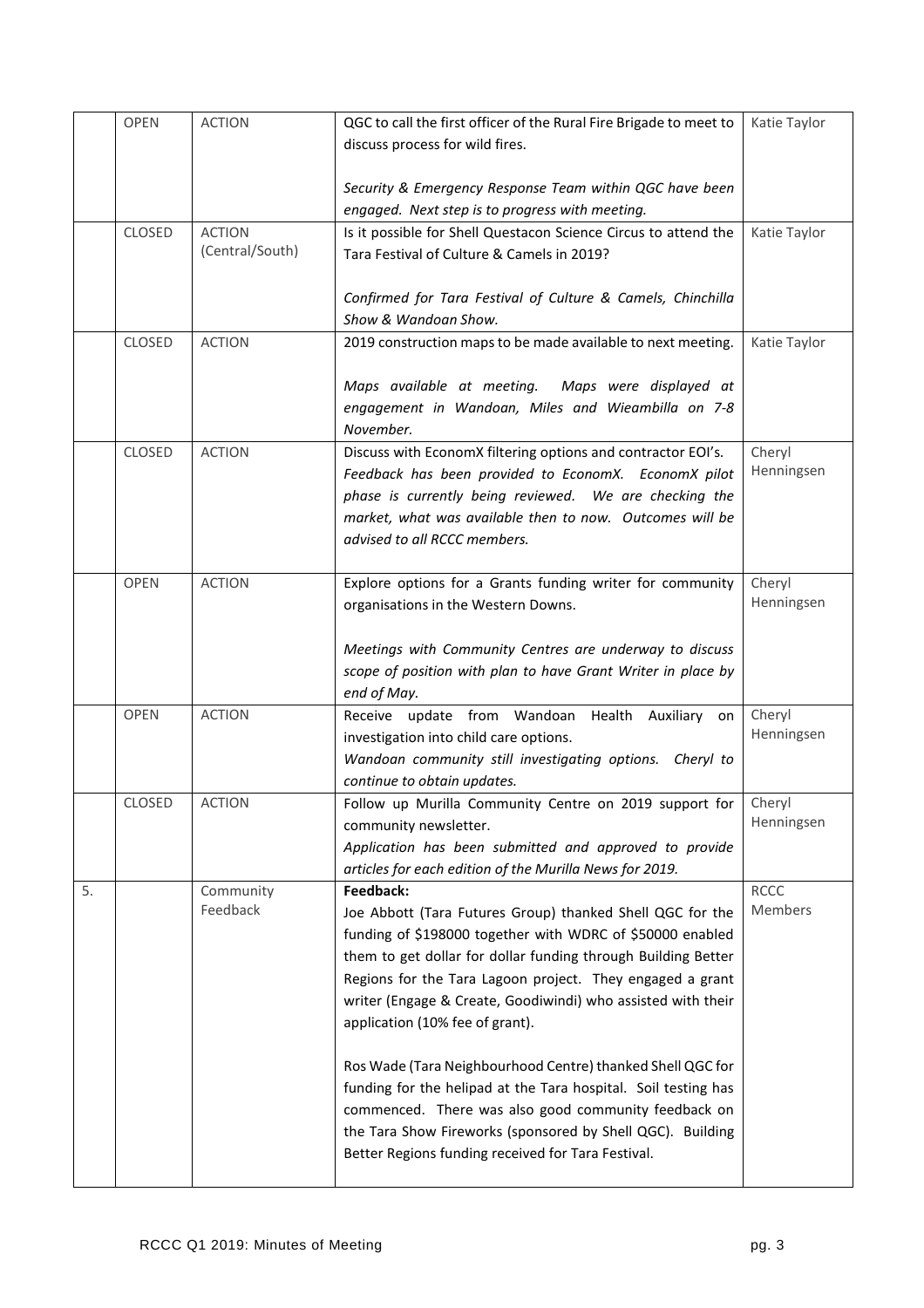|    |                       | Jodi Taylor (WDRC) shared the partnership between Shell QGC<br>and WDRC for the Welcome Packs project. She thanked local<br>community groups for assisting with information that will be<br>used physically and digitally. Packs will include what is<br>important about living in each community and capture local<br>people stories. The Wandoan pack will be the first one to be<br>developed.<br>WDRC will have grant writing workshops across the region in<br>June.<br>• Expected that Community Grants Writer will attend these<br>sessions<br>• Some levels of submissions require specialist knowledge<br>• All communities in Western Downs will be included in Shell<br>QGC Grant Writer project. It is proposed that Grant Writer will<br>write grants for Community Centres in Dalby, Chinchilla, Tara,<br>Miles and Traditional owner groups. They will also provide one<br>on one support for not for profit organisations across the<br>region.<br>Cecilia Donohue (Wandoan Health Auxiliary) advised that |                     |
|----|-----------------------|----------------------------------------------------------------------------------------------------------------------------------------------------------------------------------------------------------------------------------------------------------------------------------------------------------------------------------------------------------------------------------------------------------------------------------------------------------------------------------------------------------------------------------------------------------------------------------------------------------------------------------------------------------------------------------------------------------------------------------------------------------------------------------------------------------------------------------------------------------------------------------------------------------------------------------------------------------------------------------------------------------------------------|---------------------|
|    |                       | livestock is on the road due to drought conditions. Currently<br>there are cattle on Gadsby's Road near Woleebee Creek. She<br>would like to get a message to drivers about how to drive<br>around cattle. There was a recent near miss involving two<br>vehicles, one who stopped and the second that went through<br>the cattle. 99% of drivers know what to do.<br>Action:                                                                                                                                                                                                                                                                                                                                                                                                                                                                                                                                                                                                                                              |                     |
|    |                       | Education piece to be run again for QGC staff and include in<br>future contractor forums about driving to the conditions.<br>(Katie Taylor)                                                                                                                                                                                                                                                                                                                                                                                                                                                                                                                                                                                                                                                                                                                                                                                                                                                                                |                     |
| 6. | Groundwater<br>Update | Groundwater Update (as per addended slides):<br>• All information is on Shell QGC website<br>• Water Act changes for ground settlement<br>Question: What is trigger for ground movement?<br>Answer: More than 40mm of movement in one year<br>Question: There is water coming out of wells so would there<br>be less water or a reduction in the aquifer?<br>Answer: We are seeing less water than expected from wells.<br>We expect to see more water at the beginning of the life of a<br>well and less by the end. Some impacts are predicted, and<br>some are taking place. Management plans are in place so far<br>for all predictions.<br>Question: What kind of mitigation do we have for ground<br>movement?<br>Answer: No plan. We would stop operations depending on<br>impact ie infrastructure                                                                                                                                                                                                                 | Patrick<br>McKelvey |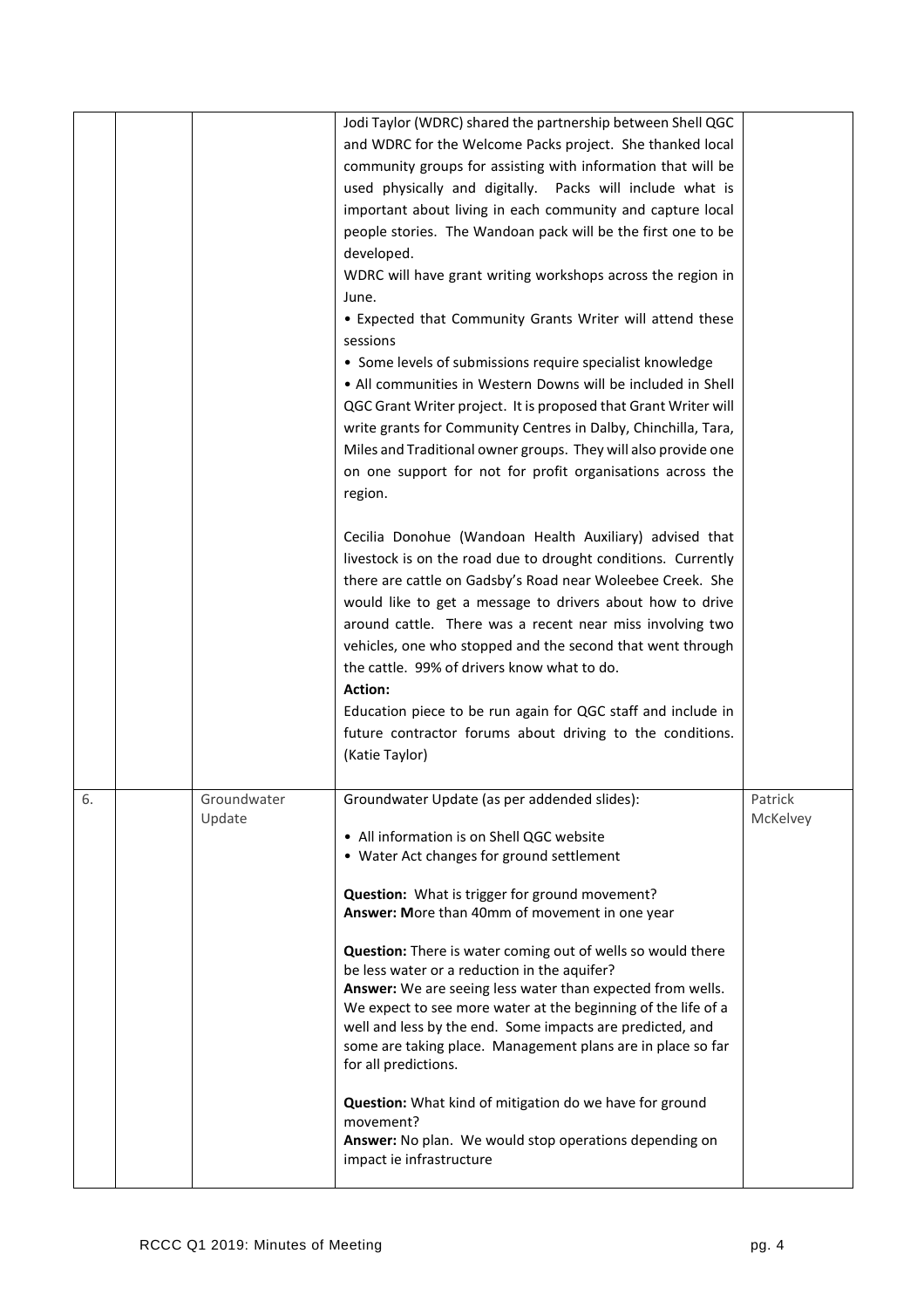|    |                        | Feedback: Community is most concerned about water.              |              |
|----|------------------------|-----------------------------------------------------------------|--------------|
|    |                        | Response: OGIA (Office of Groundwater Impact Assessment)        |              |
|    |                        | will be holding information sessions in May and June.           |              |
|    |                        | Action: Patrick to provide information on OGIA information      |              |
|    |                        | sessions to be distributed to RCCC members.                     |              |
|    |                        | Question: How do we establish movement?                         |              |
|    |                        | Response: Satellite, which has mm accuracy                      |              |
| 7. | <b>Business Update</b> | Business updates (as per appended slides):                      | Angus        |
|    |                        |                                                                 | Hetherington |
|    |                        | <b>Project Ruby</b>                                             |              |
|    |                        | • Drilling has been completed on Project Ruby with no           |              |
|    |                        | incidents                                                       |              |
|    |                        | • Some constructions work will continue until end of April      |              |
|    |                        | • At completion of construction, project will be handed over    |              |
|    |                        | to QGC Operations                                               |              |
|    |                        | Project Goog-a-binge                                            |              |
|    |                        | . Project Goog-a-binge's central and southern wells can be      |              |
|    |                        | delivered within existing State and Federal approvals.          |              |
|    |                        | • However, QGC requires additional approvals to develop the     |              |
|    |                        | full scope of work in the north, and we have been working       |              |
|    |                        | with both State and Federal governments to achieve this.        |              |
|    |                        | . QGC followed the required State Government approval           |              |
|    |                        | process for the SBAD (Surat Basin Acreage Development)          |              |
|    |                        | project by releasing project information and calling for public |              |
|    |                        | submissions in December 2018. In January 2019 the               |              |
|    |                        | notification stage ended. Several submissions were received     |              |
|    |                        | by the Department of Environment and Science which they         |              |
|    |                        | have reviewed and are now negotiating environmental             |              |
|    |                        | conditions for the project which QGC will need to<br>abide by.  |              |
|    |                        | . In August 2018, QGC submitted an application to the           |              |
|    |                        | Federal Government seeking environmental approval for the       |              |
|    |                        | balance of all new wells contemplated in northern area from     |              |
|    |                        | 2019 and beyond. QGC is awaiting timing from the Federal        |              |
|    |                        | Government for the final details including timing of the public |              |
|    |                        | notification period, requirements and feedback period. As       |              |
|    |                        | soon as we have the notification and supporting documents       |              |
|    |                        | approved, they will be placed on Shell's QGC business           |              |
|    |                        | website. We will also advise of the process for making          |              |
|    |                        | submissions.                                                    |              |
|    |                        | • Community information sessions are proposed for May           |              |
|    |                        | Action:                                                         |              |
|    |                        | Cheryl/Katie to notify RCCC members when Federal                |              |
|    |                        | submission is released.                                         |              |
|    |                        | Solar Project                                                   |              |
|    |                        | . We have referred this project to the Federal Government       |              |
|    |                        | for assessment.                                                 |              |
|    |                        | • As an important step in our decision-making process, the      |              |
|    |                        | Federal Government will soon publish the details of the         |              |
|    |                        | project on the Dept of Energy & Environment website             |              |
|    |                        | for public consultation.                                        |              |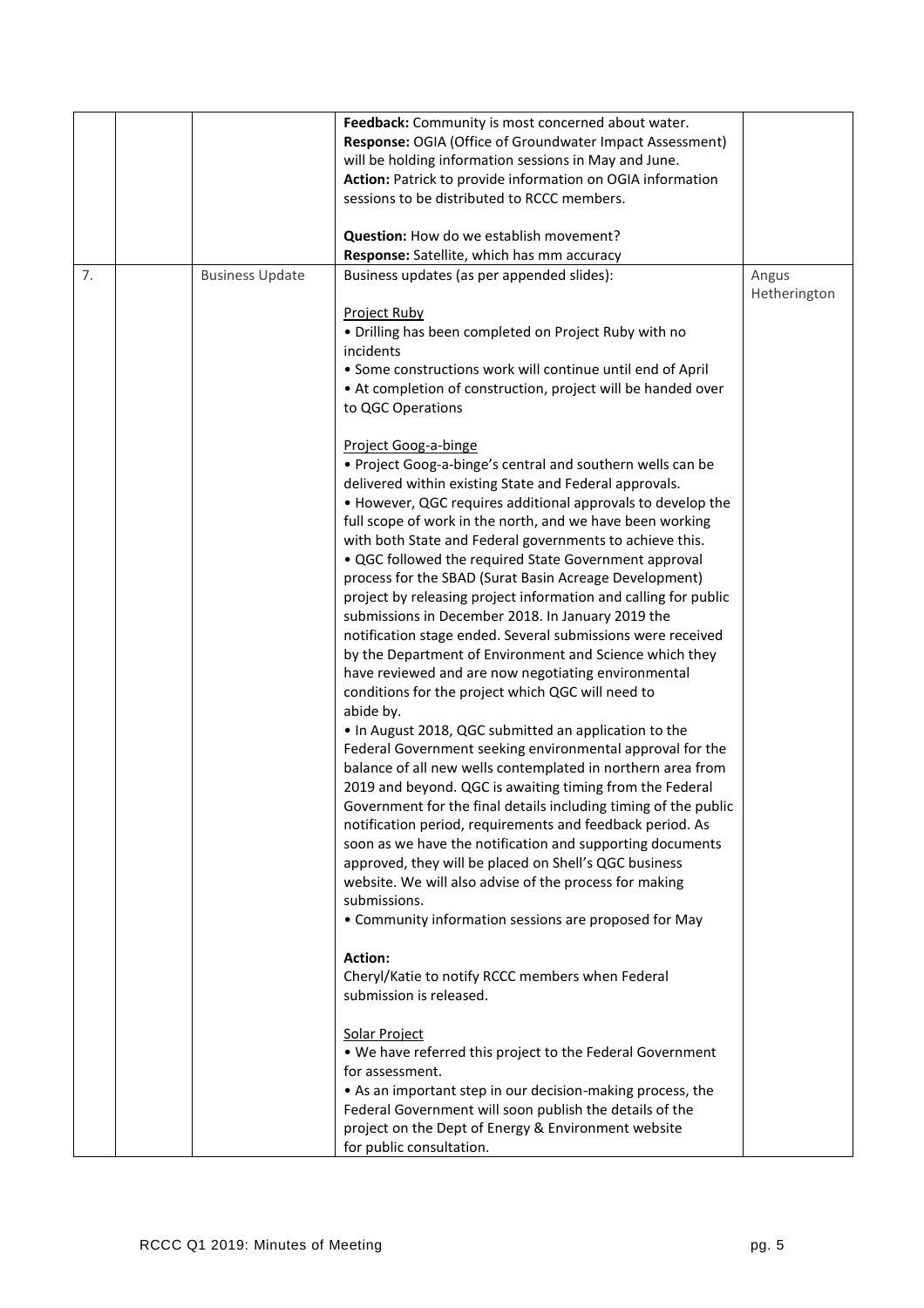|    |                         | • The referral will show the location of the project at a<br>property level as well as start and end dates of the proposed<br>action. - July 2019 to June 2049<br>• The Government provides ten business days for feedback<br>and public comment.<br>• This assessment for the Federal Government will determine<br>how the project will proceed.<br>We are still waiting on a connection agreement from<br>Powerlink and AEMO (Australian Energy Market Operator).<br>Once we have received these approvals, we will be able to<br>take a Final Investment Decision.                                                                                                                                                                                                                                                                                                       |            |
|----|-------------------------|-----------------------------------------------------------------------------------------------------------------------------------------------------------------------------------------------------------------------------------------------------------------------------------------------------------------------------------------------------------------------------------------------------------------------------------------------------------------------------------------------------------------------------------------------------------------------------------------------------------------------------------------------------------------------------------------------------------------------------------------------------------------------------------------------------------------------------------------------------------------------------|------------|
|    |                         | Question: Do we need to upgrade the Wandoan-Jackson<br>Road as a condition of approval?<br>Action: Jodie Taylor to follow up with WDRC and provide<br>response.                                                                                                                                                                                                                                                                                                                                                                                                                                                                                                                                                                                                                                                                                                             |            |
|    |                         | We want to support Traditional Owners in carrying on<br>language and culture for future generations. One way we can<br>do this is to use Indigenous names for our projects.<br>The Iman Traditional owners have supplied us with a name<br>for the project. If the project proceeds it will be called<br>'Gangarri.'<br>The word is formed from the combination of two words in<br>the Iman language; Gan - is the word for light or ray of light,<br>and Garri - meaning Sun.<br>We are honoured to accept this name, chosen by the Iman<br>people as the word for sunlight.<br>As the project proceeds towards a final investment decision,<br>we will keep traditional owners and the broader community<br>informed of progress and key decisions.<br>Feedback:<br>• Locals did not get a say in name and we live here.<br>• Too politically correct<br><b>Response:</b> |            |
|    |                         | Shell QGC respects all people's opinions and make sure we<br>have diversity in our business. This includes women in<br>leadership roles, identifying minority groups and paying<br>respect to Traditional Owners. We welcome conversations<br>and being upfront about our approach we take and why.                                                                                                                                                                                                                                                                                                                                                                                                                                                                                                                                                                         |            |
| 8. | Local Content<br>Update | Update provided on local content as per the appended slides:<br>Our total direct spend for 2018 was \$45 million with suppliers<br>in the Western Downs and \$251.1 million with upstream<br>suppliers.                                                                                                                                                                                                                                                                                                                                                                                                                                                                                                                                                                                                                                                                     | Simon Nish |
|    |                         | 2018 Totals contractor spend:<br>\$45 million in Western Downs<br>\$97.5 million upstream 'local'<br>Overall increase from end 2017 to end 2018:<br>\$11 Million increase in QGC's spend with Western Downs<br>suppliers<br>\$33 Million increase in QGC's contractors spend with<br>Western Downs suppliers                                                                                                                                                                                                                                                                                                                                                                                                                                                                                                                                                                |            |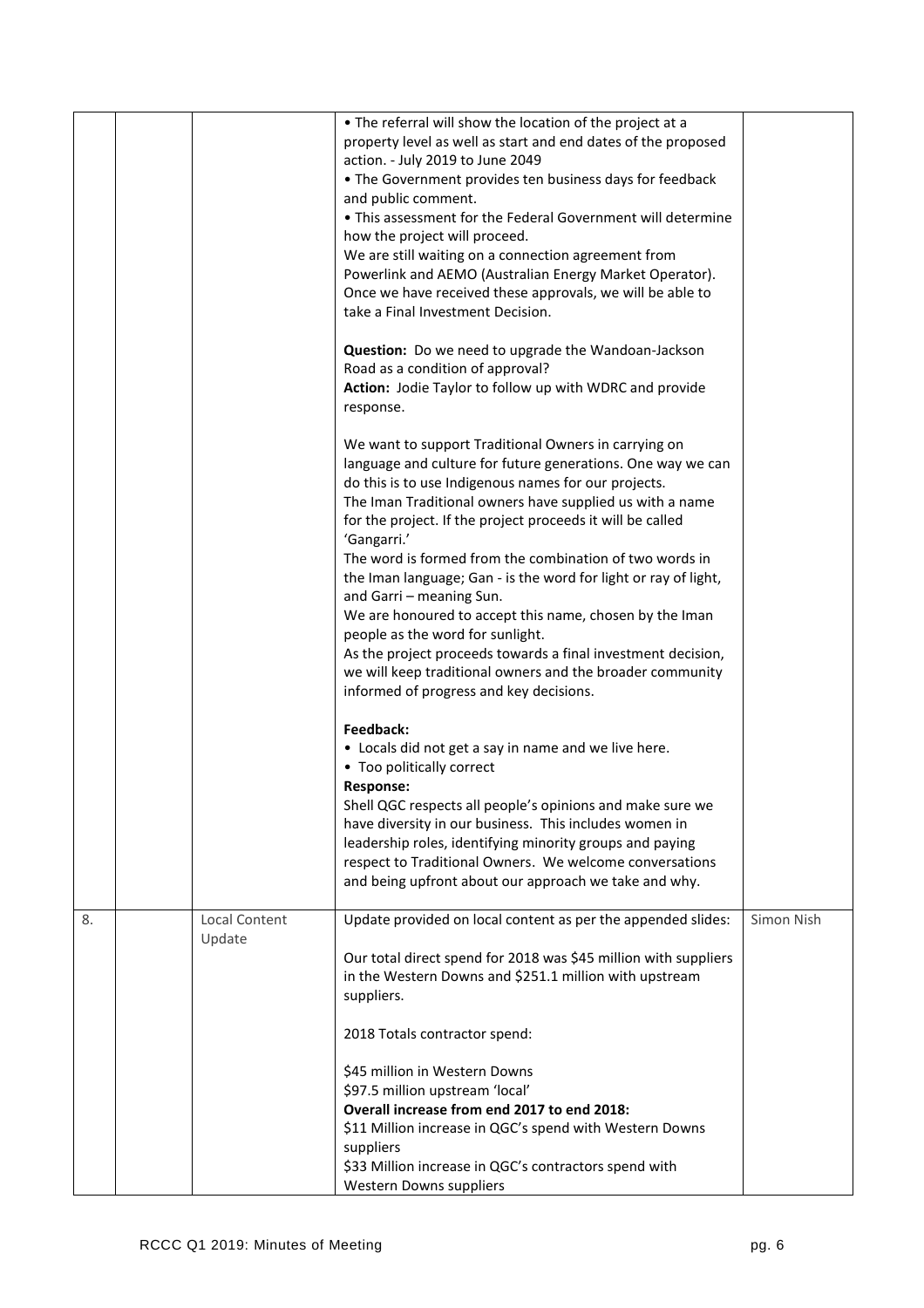|     |                                  | Seek to continue this trend in 2019.                                                                                                                                                                                                                             |            |
|-----|----------------------------------|------------------------------------------------------------------------------------------------------------------------------------------------------------------------------------------------------------------------------------------------------------------|------------|
|     |                                  | Employment trend in Western Downs is increasing.                                                                                                                                                                                                                 |            |
|     |                                  | Feedback: Can we get trending lines for all figures?                                                                                                                                                                                                             |            |
|     |                                  | Actions: Follow up with Local Content team to obtain                                                                                                                                                                                                             |            |
|     |                                  | trending lines with statistics graphs (Cheryl)                                                                                                                                                                                                                   |            |
| 9.  | Employment                       | Update provided on the QGC Pathways program for 2019 and<br>Indigenous Employment as per the appended slides:                                                                                                                                                    | Simon Nish |
|     |                                  | QGC Pathways program<br>12 new Apprentices and trainees commenced in January and<br>have been busy with inductions, training and learning their<br>new roles.                                                                                                    |            |
|     |                                  | Tony Nunan, QGC VP will host a welcome brunch for<br>successful apprentices/trainees and their families to be held<br>on Tuesday, 26th March. The WDRC Mayor Paul McVeigh<br>will be attending along with senior reps from MIGAS, our<br>apprenticeship partner. |            |
|     |                                  | <b>QGC Indigenous Employment</b><br>We achieved a total of 111 new job placements in 2018:<br>$\bullet$ 4 x direct                                                                                                                                               |            |
|     |                                  | • 9 x apprentices and trainees                                                                                                                                                                                                                                   |            |
|     |                                  | • 69 x supply chain roles                                                                                                                                                                                                                                        |            |
|     |                                  | • 29 x open economy roles                                                                                                                                                                                                                                        |            |
|     |                                  | Indigenous positions-                                                                                                                                                                                                                                            |            |
|     |                                  | Trades/Oil & Gas-20<br>Health/Community $-3$                                                                                                                                                                                                                     |            |
|     |                                  | Hospitality $-1$                                                                                                                                                                                                                                                 |            |
|     |                                  | Administration - 3                                                                                                                                                                                                                                               |            |
|     |                                  | Retail - 2                                                                                                                                                                                                                                                       |            |
| 10. | Social Investment &<br>Community | Update provided on Social Investment programs as per<br>appended slides.                                                                                                                                                                                         | Simon Nish |
|     | Engagement<br>Update             | Social investment at Shell runs in a 3-year cycle                                                                                                                                                                                                                |            |
|     |                                  | Next cycle is 2020 - 2022                                                                                                                                                                                                                                        |            |
|     |                                  | We are undertaking work to:                                                                                                                                                                                                                                      |            |
|     |                                  | • Engage with local communities to understand if and how<br>local priorities have shifted since 2016 [focus groups being                                                                                                                                         |            |
|     |                                  | held with key stakeholders]                                                                                                                                                                                                                                      |            |
|     |                                  | • Benchmark our social investment program against our                                                                                                                                                                                                            |            |
|     |                                  | competitors, and other big national brands                                                                                                                                                                                                                       |            |
|     |                                  | Community feedback will help us frame what the next 3-year                                                                                                                                                                                                       |            |
|     |                                  | strategy looks like, and the types of projects we invest in                                                                                                                                                                                                      |            |
|     |                                  | Together with you we agreed on priorities in 2017. You told<br>us that the following were important to you:                                                                                                                                                      |            |
|     |                                  | . Increased pathways into our business and other career<br>opportunities through better Science, Technology,<br>Engineering and Maths education                                                                                                                  |            |
|     |                                  | • Encouraging new businesses/diversifying economy and                                                                                                                                                                                                            |            |
|     |                                  | supporting existing businesses                                                                                                                                                                                                                                   |            |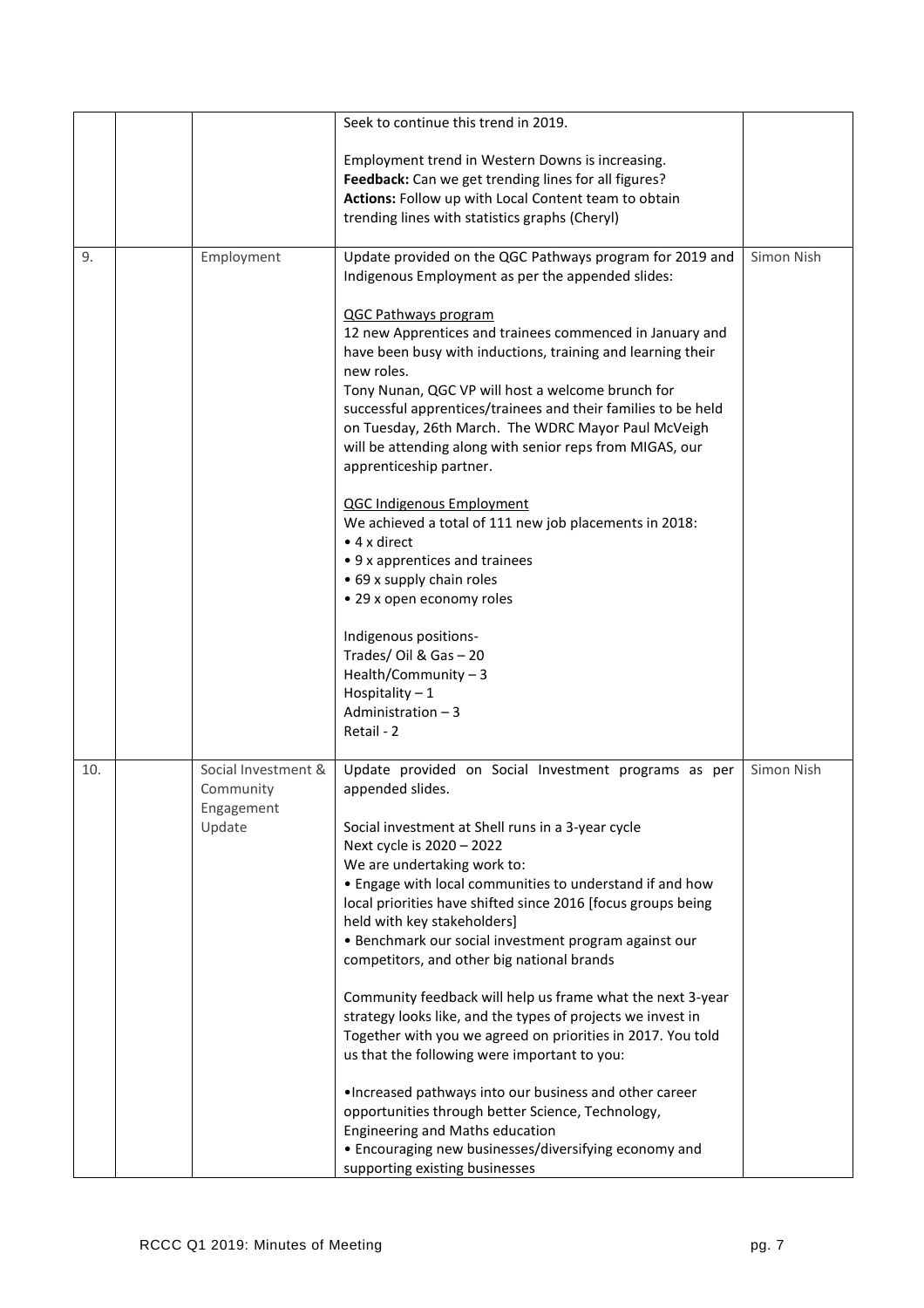|  | • Promoting the communities across the Western Downs                                             |  |
|--|--------------------------------------------------------------------------------------------------|--|
|  | QGC Communities Fund                                                                             |  |
|  | Have these substantially changed?                                                                |  |
|  | Feedback:                                                                                        |  |
|  | Jonathan (Wandoan SS)                                                                            |  |
|  | . Blown away by support offered to students in regional and                                      |  |
|  | remote areas.                                                                                    |  |
|  | . Over 10% of students weekly accessing Heath-e-Regions                                          |  |
|  |                                                                                                  |  |
|  | services and providing staff development to assist students                                      |  |
|  | • Recently a student was able to access a paediatrician in                                       |  |
|  | three days                                                                                       |  |
|  | • As a principal can't advocate highly enough for the project                                    |  |
|  |                                                                                                  |  |
|  | Feedback:                                                                                        |  |
|  | Is there opportunity to encourage graziers/farmers in areas                                      |  |
|  | such as cell farming and carbon.                                                                 |  |
|  | • grass produces more carbon than trees                                                          |  |
|  | • carbon trading                                                                                 |  |
|  | • science in different farming practices                                                         |  |
|  |                                                                                                  |  |
|  | <b>Response:</b>                                                                                 |  |
|  | Shell global wants to reduce carbon emissions. Would                                             |  |
|  | potentially be something worth looking at but it would need                                      |  |
|  | to replace an existing program.                                                                  |  |
|  |                                                                                                  |  |
|  | <b>Action:</b>                                                                                   |  |
|  | Follow up with Social Investment team as an option for Social                                    |  |
|  | Investment planning. (Cheryl)                                                                    |  |
|  |                                                                                                  |  |
|  |                                                                                                  |  |
|  | <b>Business Navigators</b>                                                                       |  |
|  |                                                                                                  |  |
|  | The 2019 program is open for new clients                                                         |  |
|  | In 2018, the program saw:                                                                        |  |
|  | • 45 registered clients across 20 industries                                                     |  |
|  | • 60% female participation                                                                       |  |
|  | • 372 coaching / mentoring sessions                                                              |  |
|  | • an online training tool (to market new ideas to investors)                                     |  |
|  | made available to all clients                                                                    |  |
|  | Pitch Challenge organisation is underway with event                                              |  |
|  | scheduled for end Q3 or early Q4                                                                 |  |
|  |                                                                                                  |  |
|  | <b>Emerging Exporters</b>                                                                        |  |
|  | 2018 program saw 34 businesses participate in 34 coaching                                        |  |
|  | and networking events and;                                                                       |  |
|  | • AA&ES sent their first commercial container of Wagyu                                           |  |
|  |                                                                                                  |  |
|  | frozen boxed product to Beijing<br>• Jim's Jerky getting to the point of exporting to Singapore, |  |
|  |                                                                                                  |  |
|  | Vietnam and Fiji                                                                                 |  |
|  | • Teraform commenced domestic production and                                                     |  |
|  | distribution through an e-platform on their website                                              |  |
|  | • A series of information sessions will be held on the                                           |  |
|  | Emerging Exporters program for 2019 prior to calling for                                         |  |
|  | Expressions of Interest, which open on 26th March                                                |  |
|  | and close on 18th April, 2019                                                                    |  |
|  |                                                                                                  |  |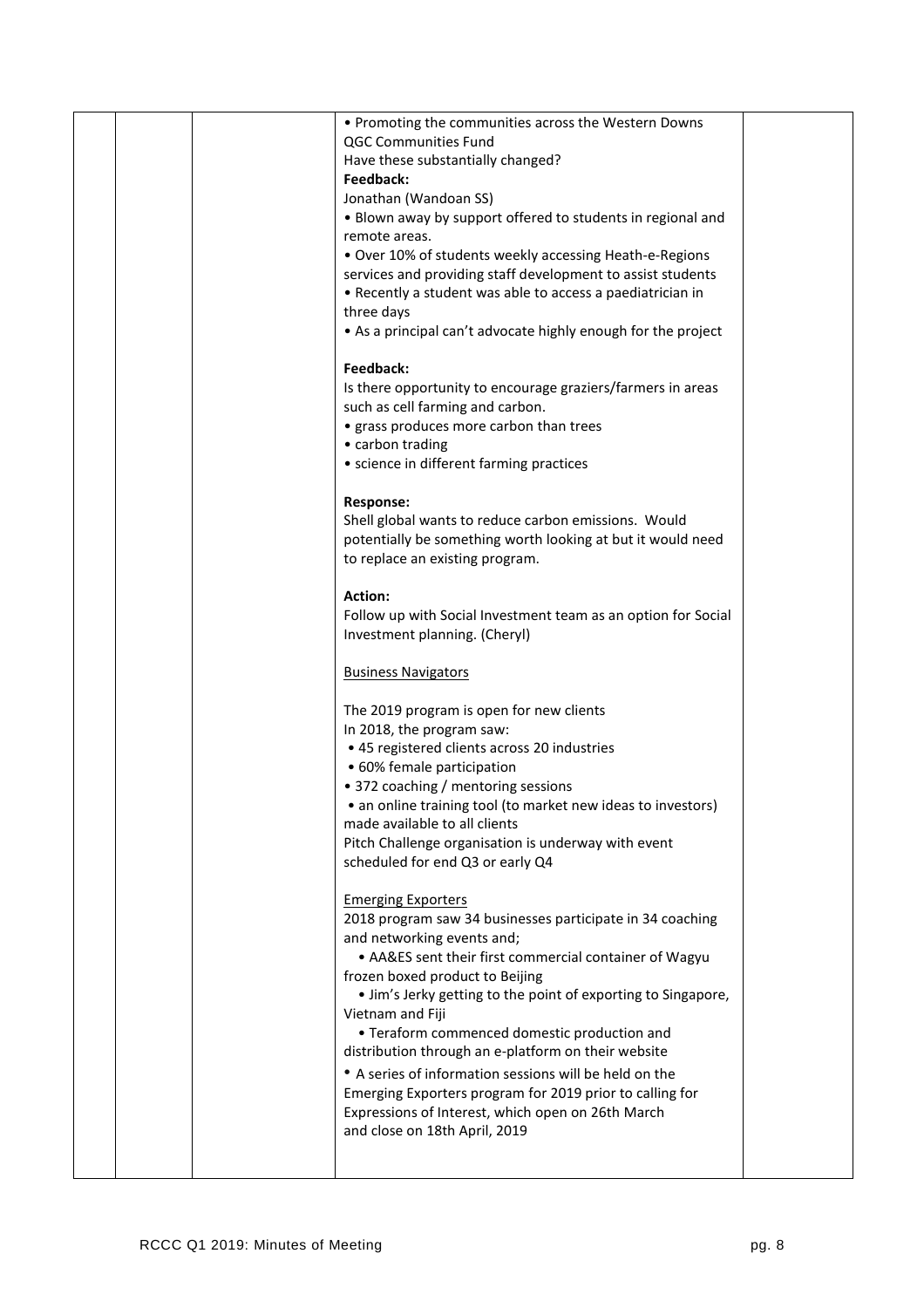|     |           | Health-e-Regions                                                                                                        |            |
|-----|-----------|-------------------------------------------------------------------------------------------------------------------------|------------|
|     |           | In 2018 a total of 116 students received allied health therapy                                                          |            |
|     |           | with 980 tele-health consults taking place.                                                                             |            |
|     |           | In the second half of 2018, we commenced new audiology                                                                  |            |
|     |           | screening services.                                                                                                     |            |
|     |           | The telehealth service is now starting to have broader and                                                              |            |
|     |           | more sustainable reach, with the first child using federal                                                              |            |
|     |           | National Disability Insurance Scheme (NDIS) funding                                                                     |            |
|     |           | to extend their use of the school based telehealth service.                                                             |            |
|     |           | The first peer reviewed scholarly article about the program                                                             |            |
|     |           | was published in the Journal of the International Society for                                                           |            |
|     |           | Telemedicine and E-Health and concluded the program was a                                                               |            |
|     |           | suitable way of increasing access to support for rural<br>students.                                                     |            |
|     |           |                                                                                                                         |            |
|     |           | <b>Communities Fund</b>                                                                                                 |            |
|     |           | There were nine successful community organisations across                                                               |            |
|     |           | the Western Downs who will deliver projects in 2019                                                                     |            |
|     |           | A breakfast to celebrate was held in Chinchilla in February                                                             |            |
|     |           | with 7 of the 9 groups attending.                                                                                       |            |
|     |           | The Chinchilla Cricket Club have already delivered their                                                                |            |
|     |           | project in time for the MelonFest Big Bash in February                                                                  |            |
|     |           |                                                                                                                         |            |
|     |           | <b>Other Projects</b>                                                                                                   |            |
|     |           | World Science Festival - Friday 29th March Schools Day                                                                  |            |
|     |           | • Most sessions are almost full                                                                                         |            |
|     |           | • Sessions incl - Cool Jobs, Street Science, Pioneers in                                                                |            |
|     |           | Science, Dinosaur Time Machine, Blasting the Past, Stargazing                                                           |            |
|     |           |                                                                                                                         |            |
|     |           | Saturday 30th March - Community Day                                                                                     |            |
|     |           | • Buses are running from Tara, Wandoan and Miles                                                                        |            |
|     |           | • Posters available here today                                                                                          |            |
|     |           |                                                                                                                         |            |
|     |           | Qld Museum and QGC representatives have been attending<br>Principal Cluster meetings updating school principals on WSF, |            |
|     |           | Teacher PD and Industry professional classroom visit                                                                    |            |
|     |           | opportunities.                                                                                                          |            |
|     |           |                                                                                                                         |            |
|     |           | Questacon - Confirmed to attend Tara Festival of Culture &                                                              |            |
|     |           | Camel Races, Wandoan Show and Chinchilla Show for 2019                                                                  |            |
|     |           |                                                                                                                         |            |
|     |           | <b>WD Welcoming Project</b>                                                                                             |            |
|     |           | . New initiative aimed at attracting migration of families into                                                         |            |
|     |           | the Western Downs                                                                                                       |            |
|     |           | * Will provide prospective families with modern resources on                                                            |            |
|     |           | the services and facilities available in the region                                                                     |            |
|     |           | • Uniform materials produced across the six main towns of<br>the Western Downs                                          |            |
|     |           | • Implementation underway                                                                                               |            |
|     |           | . Email will be sent to RCCC members, seeking their input                                                               |            |
|     |           |                                                                                                                         |            |
| 11. | Community | Update on Community Feedback received for Q4 2018 as per                                                                | Kat Norman |
|     | Feedback  | appended slides:                                                                                                        |            |
|     |           |                                                                                                                         |            |
|     |           |                                                                                                                         |            |